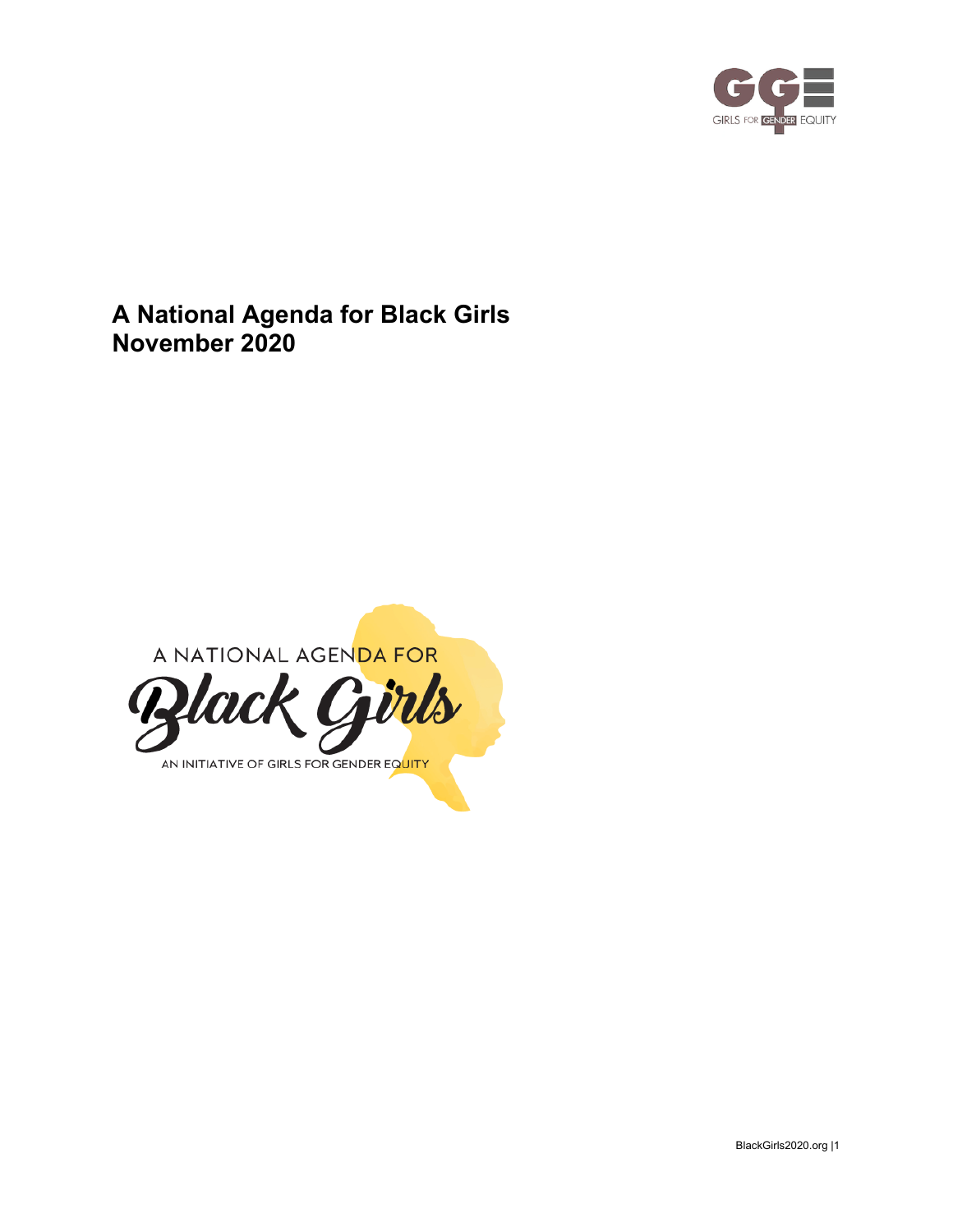

#### **Executive Summary**

**O**ne year out from the 2020 election, Girls for Gender Equity (GGE) announced a commitment to shift the conversation among candidates running for President in perhaps the most pivotal election of our generation to center cis and trans-Black girls explicitly. Black girls become Black women - and Black women are the heart of the progressive electorate. The government can no longer ignore the issues faced by Black girls and



young women. With this vision, GGE launched A [National](https://www.blackgirls2020.com/) Agenda for Black Girls (NABG) in November 2019, steered by a team of twenty Black girls and endorsed by 65 organizations serving Black women and girls across the United States. Since its inception, GGE has virtually engaged the steering committee in political education, analysis, and storytelling to continue to support their leadership as they drive this work.

Black girls, non-binary and gender non-conforming youth are routinely left out of policy decisions. Deep-seated stereotypes and institutional barriers rooted in anti-black racism and the legacy of slavery push the narrative that Black girls are aggressive, hypersexual, and undeserving of support and care. As the COVID-19 global pandemic amplifies pre-existing inequalities and structural disparities, we cannot afford for youth to be left behind. From attacks on reproductive health to inadequate safety measures in schools to interpersonal violence within homes and communities, Black girls, non-binary and, gender non-conforming youth must be prioritized by the White House. Policy initiatives and budget priorities must reflect a deep investment in the institutions and communities that center the lives of Black girls, non-binary and gender-nonconforming youth. Additionally, we must divest from systems like policing that harm and abuse Black girls, non-binary and gender-nonconforming youth. We recognize that there is limited disaggregated data on Black girls, non-binary and gender-nonconforming youth, especially disabled and/or undocumented youth. However, the available data is damning and demonstrates the level of violence Black girls, non-binary, and gender-nonconforming youth experience and the lack of investments to combat this violence. The Biden-Harris administration must adopt The National Agenda for Black Girls, which lays out six policy priorities that speak to the needs of Black girls, non-binary and gender-nonconforming youth nationwide.

#### **The National Agenda for Black Girls includes the following policy priorities:**

- 1) Expanding Education Justice & Opportunity
- 2) Healing, Wellbeing, and Reproductive Justice
- 3) Immigration and Racial Justice
- 4) Expanding Democracy for Young People
- 5) Ending Gender-Based Violence & Building Culture of Consent
- 6) Passing a Black Girls Bill of Rights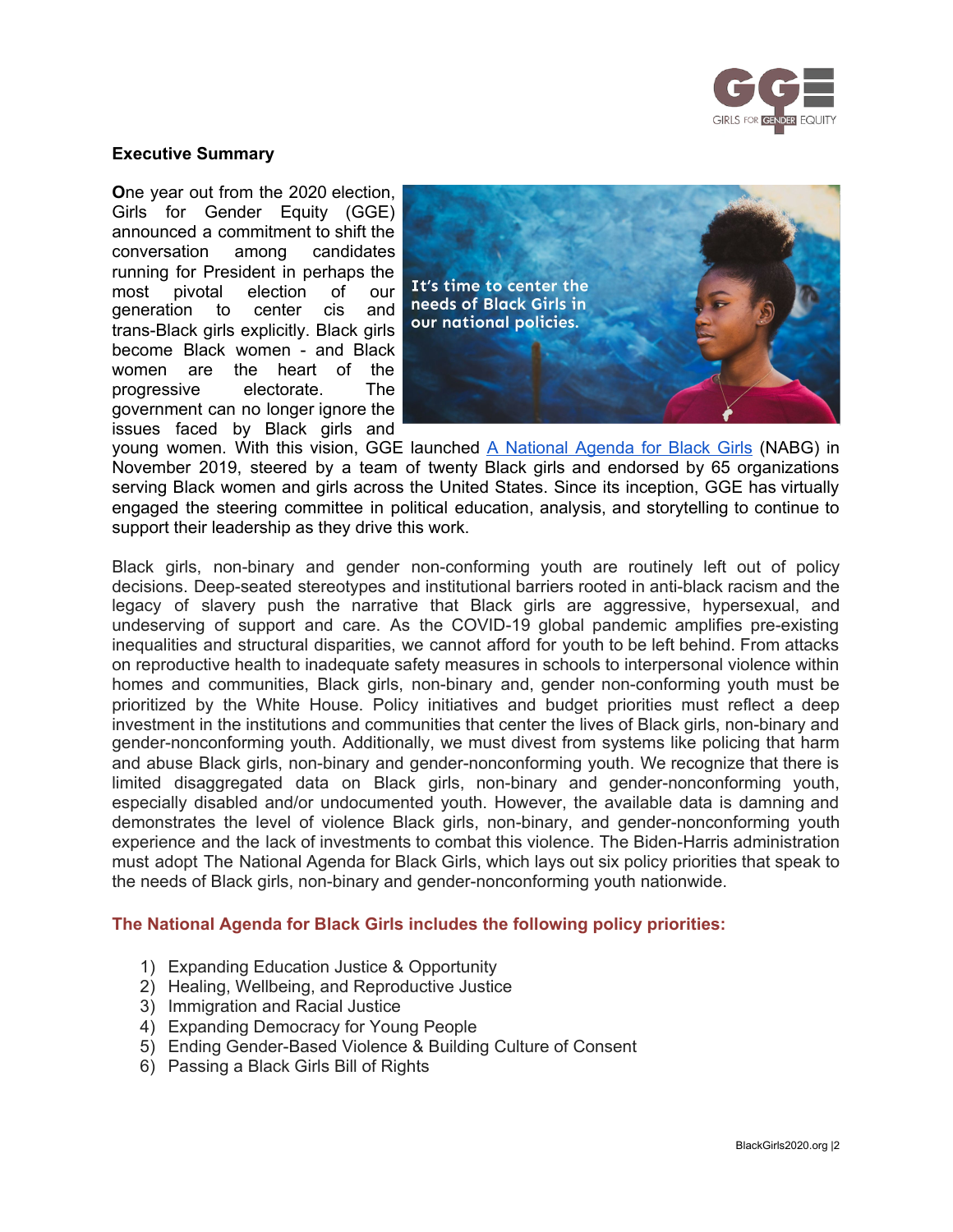

## **1. Expanding Education Justice & Opportunity**

**Black Girls need the civil rights protections that allow them to thrive and succeed through public education without the constraints of racism, sexism, ableism, homophobia, and transphobia.**

Black girls across the United States are more likely to attend poorly funded schools or schools funded at inequitable rates. Black girls also experience disproportionate rates of school exclusion, school-based arrests, and surveillance. There must be a commitment to enhancing and protecting the civil rights laws that prohibit discrimination and punitive practices in schools, as well as a commitment to redistributing resources to ensure quality education is available to all students, regardless of where they live.

## **Data Points**

- African-American girls constitute 14 percent of the general population nationally, but 33.2 percent of girls detained and committed. $1$
- Black girls are<sup>2</sup> six times more likely to receive one or more out-of-school suspensions, four times more likely to be arrested, three times more likely to be physically restrained, three times more likely to receive one or more in-school suspensions, three times more likely to be referred to law enforcement, two times more likely to receive corporal punishment in comparison to White female students.<sup>3</sup>
- Black girls were 76 percent of the girls targeted for school-based New York City Police Department mitigations in 2018-2019, despite representing only 25% of girls in the student population. 4
- 1 in 10 girls and TGNC youth of color reported lacking the resources and support they needed in schools. 5
- Forty percent of girls in juvenile detention identify as lesbian, bisexual, questioning/gender non-conforming, or transgender (LBQ/GNCT), and 85% of LBQ/GNCT girls in juvenile detention are girls of color.<sup>6</sup>
- Fifty percent of Black transgender and gender-expansive youth can never use the restroom that aligns with gender identity at school.<sup>7</sup>

<sup>1</sup> Human Rights Project for Girls, *The Sexual Abuse to Prison Pipeline: The Girls' Story, available at* [https://forwomen.org/wp-content/uploads/2015/09/documents\\_Sexual-Abuse-to-Prison-Pipeline-The-Girls-Story-2015](https://forwomen.org/wp-content/uploads/2015/09/documents_Sexual-Abuse-to-Prison-Pipeline-The-Girls-Story-2015.pdf)

<sup>.&</sup>lt;u>pdf</u>.<br><sup>2</sup> NWLC calculations of U.S. Department of Education, Office of Civil Rights, Civil Rights Data Collection (CRDC), 2015-16 Public Use Data *File available at* http://ocrdata.ed.gov.

<sup>&</sup>lt;sup>3</sup> African American Policy Forum. (2015). Black girls matter: Pushed out, overpoliced, and underprotected

<sup>4</sup> Girls for Gender Equity, Policy Brief: School Policing Disparities for Black Girls: Analyzing Reported NYPD Interventions During School Year 2018-19, available at,

https://www.ggenyc.org/wp-content/uploads/2020/01/GGE-Policy-Brief -NYPD-School-Policing-Data-Impact-on-Girls[of-Color.pdf](https://www.ggenyc.org/wp-content/uploads/2020/01/GGE-Policy-Brief_-NYPD-School-Policing-Data-Impact-on-Girls-of-Color.pdf)

<sup>5</sup> Girls for Gender Equity, *The Schools Girls Deserve: Youth Driven Solutions for Creating Safe, Holistic, and Affirming New York City Schools*, available at <https://www.ggenyc.org/the-schools-girls-deserve/>

<sup>6</sup> Survived + Punished. Quick Statistics. [online] Available at: <https://survivedandpunished.org/quick-statistics/> [Accessed 20 November 2020]. 7 Human Rights Campaign, *2019 Black & African American LGBTQ Youth Report, available at*

https://hrc-prod-requests.s3-us-west-2.amazonaws.com/files/assets/resources/HRC\_2019\_Black\_and\_African\_Ameri can\_LGBTQ\_Youth\_Report-FINAL-web.pdf?mtime=20200713134037&focal=none.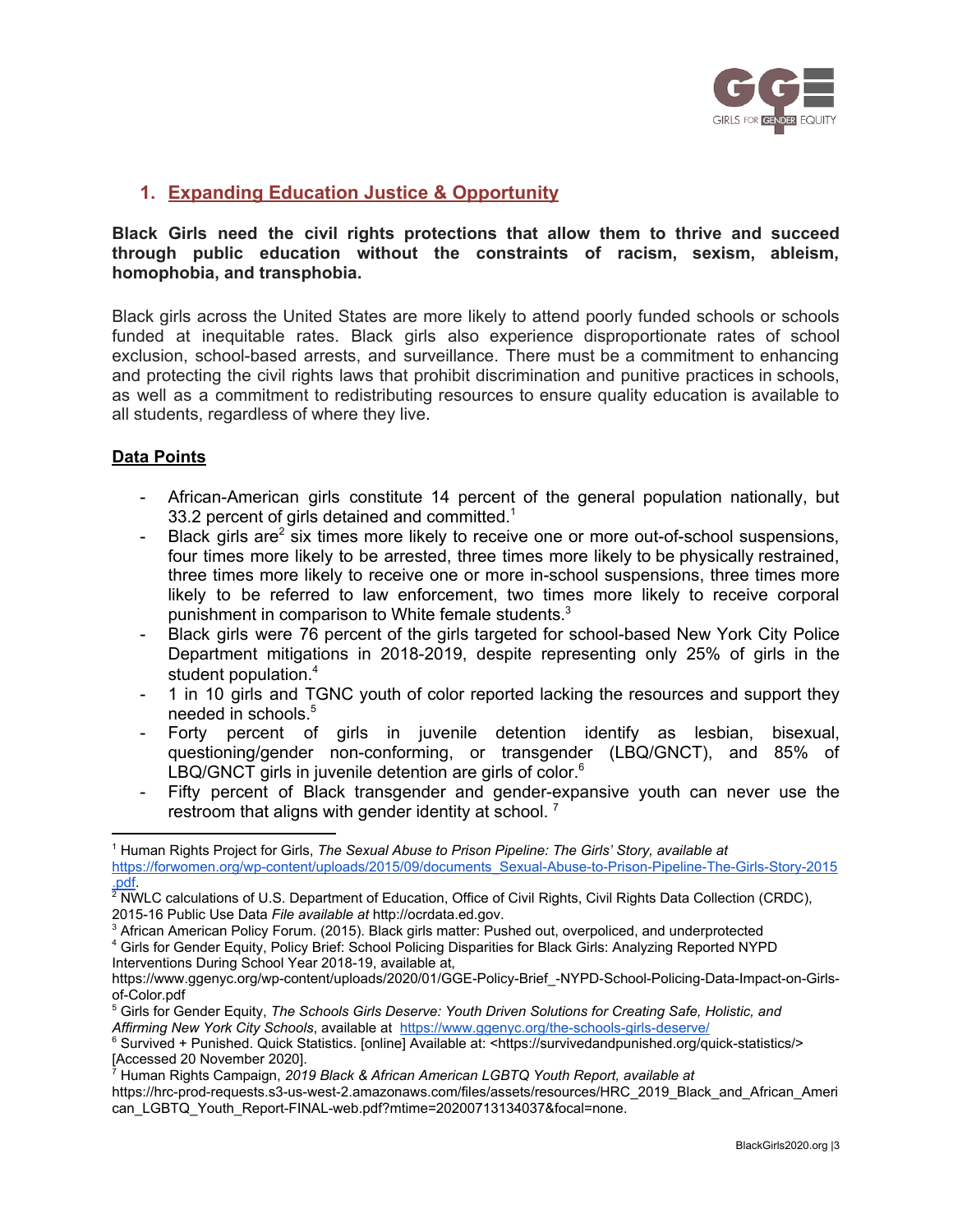

- Black girls made up 12% of girls suspended, while Black girls with disabilities accounted for 19% of girls with disabilities who suspended. $8$ 

#### **Policy Recommendations**

- Eliminate truancy laws and end suspensions and expulsions for students K-12.
- Expand funding for Head Start and Early Head Start and child care services in schools for young Black parents.
- Invest \$3 billion into school-based restorative justice programs.

#### **Relevant Legislation**

[Equality](https://www.govinfo.gov/content/pkg/BILLS-115s1006is/pdf/BILLS-115s1006is.pdf) Act (S1006)<sup>9</sup> - This bill prohibits discrimination based on sex, gender identity, and sexual orientation, and for other purposes.

[H.R.5388](https://www.congress.gov/bill/116th-congress/house-bill/5388/text?r=9&s=1)<sup>10</sup> - This bill provides that the Secretary of Education may not issue or enforce certain rules that weaken the enforcement of the prohibition of sex discrimination applicable under Title IX of the Education Amendments of 1972.

[Increasing](https://www.govtrack.us/congress/bills/116/hr2958/text) Access to Mental Health Care in Schools Act<sup>11</sup> (H.R.2958 /S.1642) - This bill directs the Department of Education (ED) to award grants to partnerships between educational agencies and graduate institutions to increase the number of school-based mental health services providers employed by low-income local educational agencies (LEAs).

Ending [PUSHOUT](https://www.congress.gov/bill/116th-congress/house-bill/5325?s=1&r=1) Act<sup>12</sup> (H.R. 5325) - This bill requires the Department of Education (ED) to award grants to local educational agencies and nonprofit organizations to reduce suspension and expulsion of students (i.e., exclusionary disciplinary practices). Requires ED to collect data on exclusionary discipline in schools and establishes a joint task force to end school pushout.

Counseling Not [Criminalization](https://www.murphy.senate.gov/imo/media/doc/Counseling%20Not%20Criminalization%20in%20Schools%20Act_FINAL.pdf) in Schools Act<sup>13</sup> (S.436) - This bill diverts federal funding away from supporting the presence of police in schools and toward evidence-based and trauma-informed services that address the needs of marginalized students and improve academic outcomes, and for other purposes.

The [CROWN](https://www.congress.gov/bill/116th-congress/house-bill/5309/text) Act<sup>14</sup> (H. R. 5309) - This bill prohibits discrimination based on an individual's texture or hairstyle.

[BREATHE](https://breatheact.org/learn-more/) Act.<sup>15</sup> This omnibus bill divests federal resources from incarceration and policing, invests in new, non-punitive, non-carceral approaches to community safety that lead states to shrink their criminal-legal systems and center the protection of Black lives—including Black mothers, Black trans people, and Black women, allocates new money to build healthy,

<sup>8</sup> National Black Women's Justice Institute, *End School Pushout for Black Girls and Girls of Color*, *available at* https://static.wixstatic.com/ugd/0c71ee\_7d6b6469aa144b0397a4d7cd5d0f8051.pdf.

<sup>&</sup>lt;sup>9</sup> S.1006, 115th Cong. (2017).

<sup>10</sup> H.R. 5388, 116th Cong. (2019).

<sup>11</sup> H.R. 2958, 116th Cong. (2019)

<sup>12</sup> H.R. 5325, 116th Cong. (2019)

<sup>13</sup> S. 436, 116th Cong. (2019)

<sup>14</sup> H.R. 5309, 116th Cong. (2019)

<sup>15</sup> M4BL, *What is the Breathe Act?*, *available at:* https://breatheact.org/learn-more/.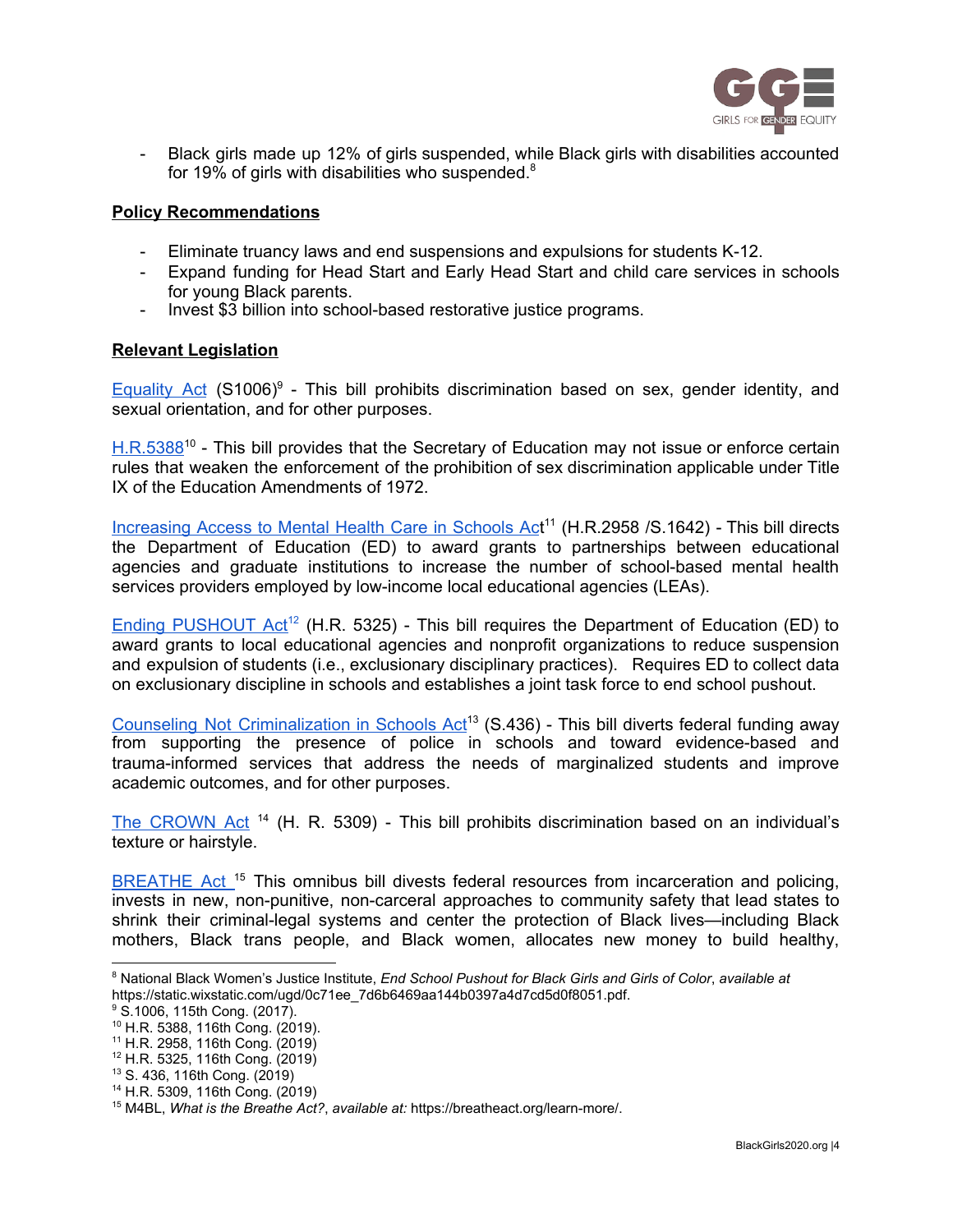

sustainable, and equitable communities, and holds political leaders to their promises and enhance the self-determination of all Black communities.

# **2. Healing, Wellbeing, and Reproductive Justice**

#### **Black girls, women, and non-binary people need equitable access to health, family building, family planning, and well-being.**

Black girls deserve to receive accurate information about sexual and reproductive health in their schools and communities, and they deserve to have autonomy over their bodies and reproduction. Black girls deserve access to culturally affirming mental health support, and they deserve to live self-determined lives, which includes access to affordable mental health and physical health care.

## **Data Points**

- Almost all (90%) of Black parents and students overwhelmingly support comprehensive sexual health education.<sup>16</sup>
- A large majority (78%) of Black women and men believe that that sexual development is normal, and the best approach to health education is to provide all the information about sex and contraception.<sup>17</sup>
- Quality sexuality education leads to improved health outcomes and perception of self by young people.<sup>18</sup>
- Only 20% of Black LGBTQ youth received information about safer sex relevant to their sexuality or gender. <sup>19</sup>
- Black youth are more likely to be diagnosed with HIV than youth of other racial-ethnic backgrounds; Black 15-to-19-year-olds, for example, are 4.9 times more likely than Latinx youth and 16.8 times more likely than white youth to receive an HIV diagnosis.<sup>20</sup>
- 80% of Black LGBTQ youth feel depressed or down, 90% have had trouble getting to sleep.<sup>21</sup>
- Young women of color who live in poverty receive mental health treatment at less than one-third the rate of young white women living in poverty.<sup>22</sup>

https://www.icah.org/blog/sex-ed-saves.

<sup>&</sup>lt;sup>16</sup> In Our Own Voice: National Black Women's Reproductive Justice Agenda. Results from a National Survey of Black Adults: The Lives and Voices of Black America on the Intersections of Politics, Race, and Public Policy, April 2018. 17 *Id.*

<sup>18</sup> Illinois Caucus for Adolescent Health,*Sex Ed Saves, a curriculum, available at*

<sup>19</sup> Human Rights Campaign, *2019 Black & African American LGBTQ Youth Report, available at*

https://hrc-prod-requests.s3-us-west-2.amazonaws.com/files/assets/resources/HRC\_2019\_Black\_and\_African\_Ameri can\_LGBTQ\_Youth\_Report-FINAL-web.pdf?mtime=20200713134037&focal=none.

<sup>20</sup> *Id.*

<sup>&</sup>lt;sup>21</sup> Human Rights Campaign, *2019 Black & African American LGBTQ Youth Report, available at* 

https://hrc-prod-requests.s3-us-west-2.amazonaws.com/files/assets/resources/HRC\_2019\_Black\_and\_African\_Ameri can\_LGBTQ\_Youth\_Report-FINAL-web.pdf?mtime=20200713134037&focal=none.

 $^{22}$  Kimberlyn Leary, Mental health and girls of color, Georgetown Law Center on Poverty and Inequality, available at, [https://www.law.georgetown.edu/poverty-inequality-center/wp-content/uploads/sites/14/2019/12/Mental-Health-and-G](https://www.law.georgetown.edu/poverty-inequality-center/wp-content/uploads/sites/14/2019/12/Mental-Health-and-Girls-of-Color.pdf) [irls-of-Color.pdf](https://www.law.georgetown.edu/poverty-inequality-center/wp-content/uploads/sites/14/2019/12/Mental-Health-and-Girls-of-Color.pdf)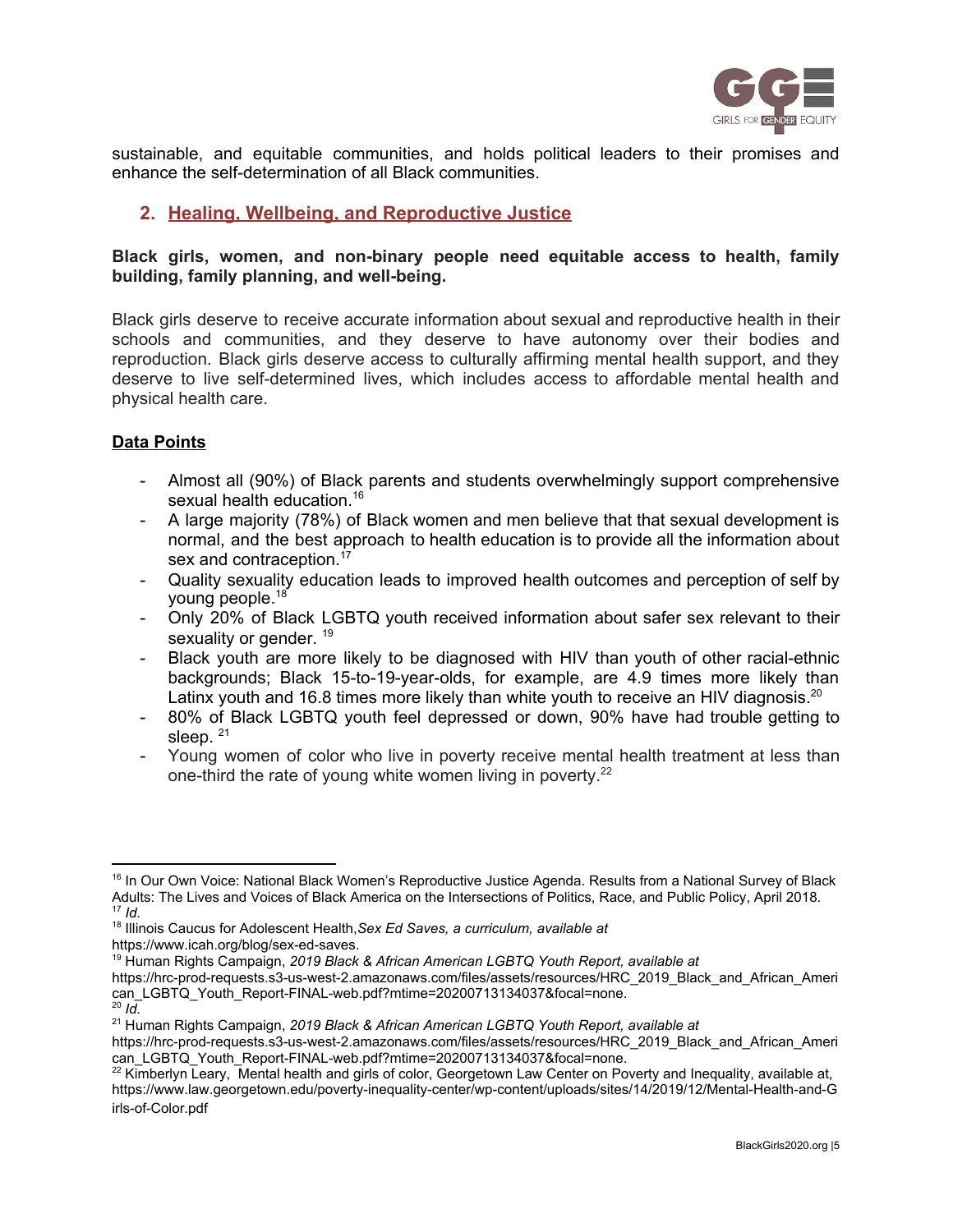

#### **Policy Recommendations**

- Invest in comprehensive sex education programs that center the experiences of Black girls, non-binary, and gender non-conforming youth, especially those at the intersection of disability.
- Increase funding for adolescent sexual health promotion programs.
- Invest in community health care models by funding fast-track midwifery programs to increase the number of Black midwives providing free, accessible services across the country.
- Invest in holistic and culturally competent mental health care models that include community-level crisis intervention.
- Eliminate federal funding for abstinence-only until marriage programs
- Repeal minor consent laws federally.
- Support Medicaid for All bill that includes reproductive care coverage for Black undocumented and immigrant girls, non-binary, and gender non-conforming youth and coverage that includes gender-affirming care, contraceptive care, and abortion care.
- Eliminate the No Child Left Behind prohibition of funding for programs or materials "directed at youth, that are designed to promote or encourage sexual activity, or normalize teen sexual activity as expected behavior, implicitly or explicitly, whether homosexual or heterosexual.

#### **Relevant Legislation**

- **The Real Education for Healthy Youth Act (REHYA) <sup>23</sup>** This bill provides the first-ever federal funding for comprehensive sex education for young people in elementary and secondary schools and institutions of higher education. It also establishes teacher training for school-based sex education, amends current federal law to enable LGBTQ-inclusive education, and allows condoms and contraception on school grounds.
- **Youth Access to Sexual Health Services Act**, **(YASSA) 24** This bill supports access to sexual and reproductive health care for LGBTQ+ adolescents, immigrants, young BIPOC, youth in foster care, and teenagers in juvenile detention.

<sup>23</sup> H.R. 2720, 116th Cong. (2019).

<sup>24</sup> H.R. 2701, 116th Cong. (2019).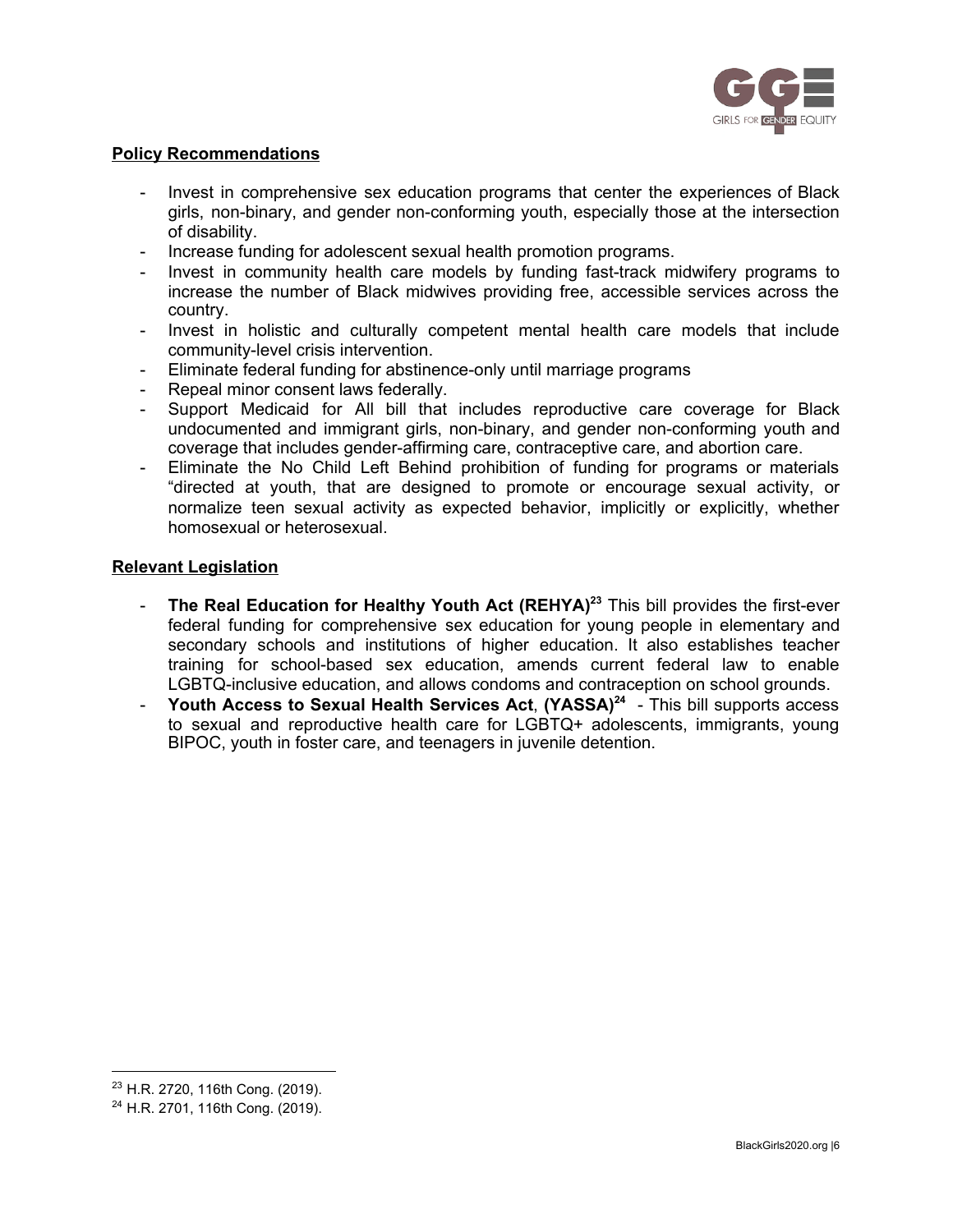

## **3. Immigration and Racial Justice**

#### **Black girls deserve to be free from the fear of family separation through deportation and have full access to fundamental human rights, including health care and education, regardless of immigration status.**

Families belong together regardless of their immigration status. Political leaders must commit to providing safe and pathways to opportunity for all people, irrespective of their immigration status. Black women and girls who are immigrants are twice as likely to be uninsured. Being uninsured is particularly harmful to migrants who live in states that have not expanded Medicaid. Black women and girls deserve to have access to quality health care, education, and job opportunities, without fear of prosecution or deportation.

## **Data Points**

- Medicaid is the primary way Black immigrant women and girls gain access to reproductive health and preventative care such as birth control, mammograms, and prenatal care. 25
- Black women and girls experience low birth weight preterm birth at higher rates than non-Black immigrants and U.S. citizens alike.<sup>26</sup>
- Low-income immigrants, including Black women and girls, are more than twice as likely to be uninsured as low-income citizens.<sup>27</sup>
- Thirty percent of Black girls worry about a friend or family member being deported.<sup>28</sup>

## **Policy Recommendations**

- Increase access to the diversity visa program, TPS, for all Black migrants.
- Increase access to family-based visa sponsorship for Black migrants.
- Increase access to asylum and refugee relief for Black migrants.
- Eliminate language and education requirements for those seeking residency in the U.S., especially since many Black people migrate from French-speaking countries.
- Eliminate the public charge rule.
- Support a Clean Dream Act<sup>29</sup>, including no border security, no interior enforcement, no additional detention centers, and no mandatory e-verification.

## **Relevant Legislation**

- Family [Education](https://www2.ed.gov/policy/gen/guid/fpco/ferpa/index.html) Rights and Privacy Act  $30$  - This is a Federal law that protects the privacy of student education records.

<sup>&</sup>lt;sup>25</sup> Black Alliance for Just Immigration, *A brief overview of Black immigrant women and girls in the U.S., available at:* <http://baji.org/wp-content/uploads/2020/03/BIWG-Updated.pdf> *26 Id.*

<sup>27</sup> *Id.*

<sup>&</sup>lt;sup>28</sup> National Women's Law Center, *Stopping School Pushout for: Girls of Color, available at:* <https://nwlc.org/resources/stopping-school-pushout-for-girls-of-color/>

<sup>29</sup> Undocublack Network, *Support a Clean Dream Act*, *available at:* https://undocublack.org/cleandream

<sup>&</sup>lt;sup>30</sup> The Family Educational Rights and Privacy Act (FERPA) (20 U.S.C. § 1232g; 34 CFR Part 99)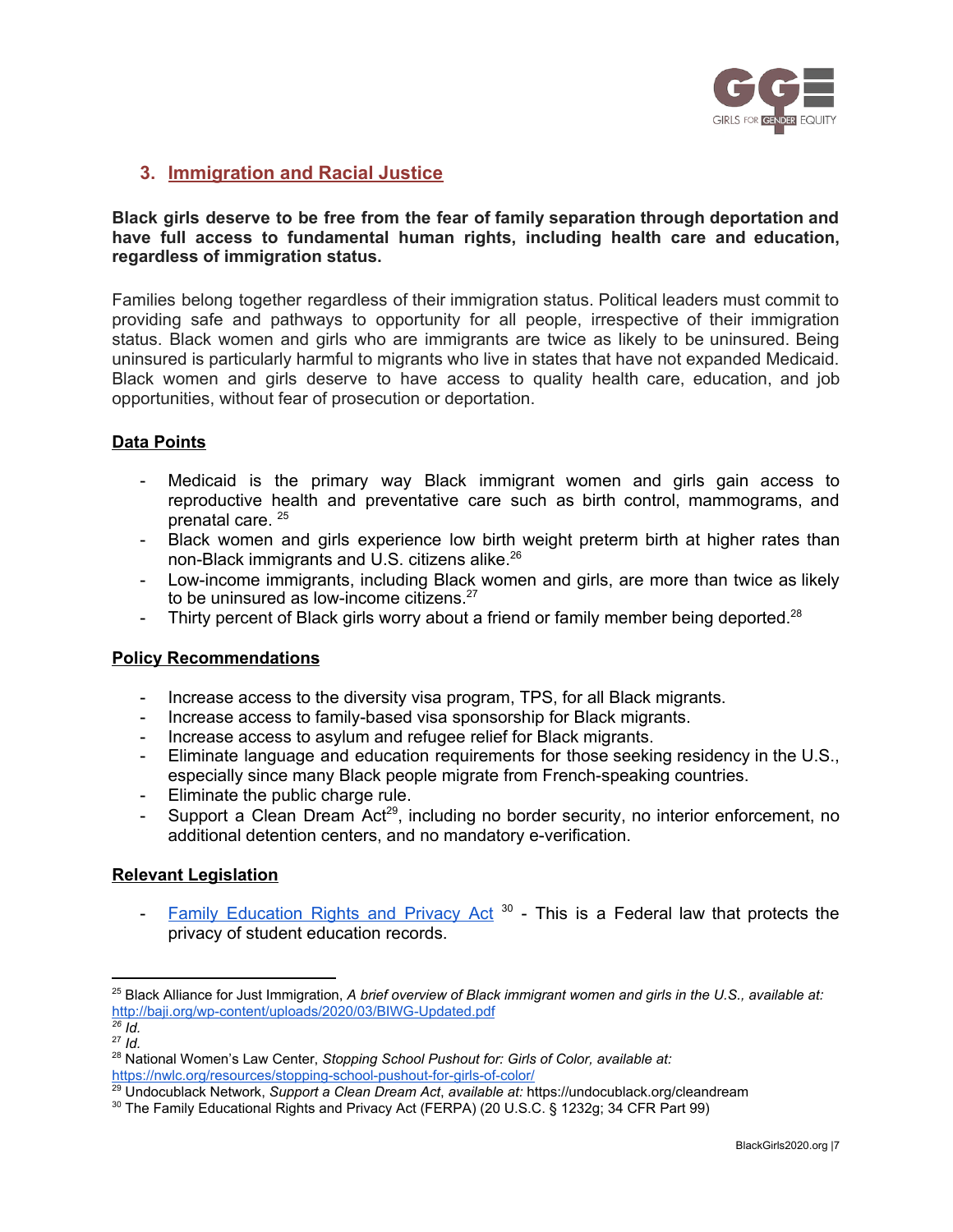

- HEAL for [Immigrant](https://www.congress.gov/bill/115th-congress/house-bill/2788) Women and Families Act<sup>31</sup> (HR 2788) This bill removes the five-year bar that immigrants must wait before becoming eligible for Medicaid and the Children's Health Insurance Program (CHIP). It would enable undocumented immigrants to purchase health insurance plans from the online marketplace made available by the Affordable Care Act and restore Medicaid eligibility to Compact of Free Association (COFA) migrants.
- H.R. 6: The Dream and [Promise](https://undocublack.org/dream-and-promise-act-of-2019) Act of 2019<sup>32</sup> This bill creates a pathway to citizenship for immigrant youth, creates a pathway to citizenship for 2.7 million immigrant youth such Deferred Action for Childhood Arrivals (DACA) recipients, as well as current and or potential Temporary Protected Status (TPS) holders, and Deferred Enforced Departure (DED) holders.

# **4. Expanding Democracy for Young People**

## **Black girls need to be able to fully engage in the democratic process.**

Black communities, women, and young people face long-standing structural barriers to participation in the electoral process. There must be a commitment to fighting voter disenfranchisement, especially for marginalized communities. Young people's voices should be valued in the political process. Young people should be permitted to pre-register to vote at age 16, and voting processes should be simple and accessible.

## **Data Points**

- Four in 10 eligible Black voters are millennials or from generation Z.  $^{33}$
- Young Black voters supported Biden by a particularly wide margin in Georgia (90 percent) and nationwide (86 percent).<sup>34</sup>
- The pandemic was a key mobilizing issue for many Black youth: one in three (34%) said that COVID-19 was the top issue facing the country, and half of all young Black voters said that the pandemic was the "single most important factor" in deciding their vote.  $35$
- Young Black women were 10% more likely than young Black men (80% to 70%) to say they have been personally affected by COVID-19 due to having events canceled, knowing someone who had died, or losing a job.<sup>36</sup>

## **Policy Recommendations**

Increase community and neighborhood-based youth councils to ensure young Black girls, non-binary, and gender non-conforming youth can advocate for budgetary priorities, programs, and services in their communities.

https://circle.tufts.edu/latest-research/election-week-2020#spotlight:-the-black-youth-vote. 36 *Id.*

<sup>31</sup> H.R. 2788, 115th Cong. (2017)

<sup>32</sup> H.R. 6, 115th Cong. (2019)

<sup>33</sup> Pew Research Center, *Amid Campaign Turmoil, Biden holds wide leads on coronavirus, unifying the country, available at:* https://www.pewresearch.org/politics/2020/10/09/election-and-voter-attitudes-appendix/

<sup>&</sup>lt;sup>34</sup> Lili Pike, *Why so many young people showed up on Election Day, VOX, (Nov 7, 2020, 12:10pm EST),* [https://www.vox.com/2020/11/7/21552248/youth-vote-2020-georgia-biden-covid-19-racism-climate-change.](https://www.vox.com/2020/11/7/21552248/youth-vote-2020-georgia-biden-covid-19-racism-climate-change)

<sup>35</sup> CIRCLE, *Election Week 2020: Youth Voter Turnout 52%-55%, available at:*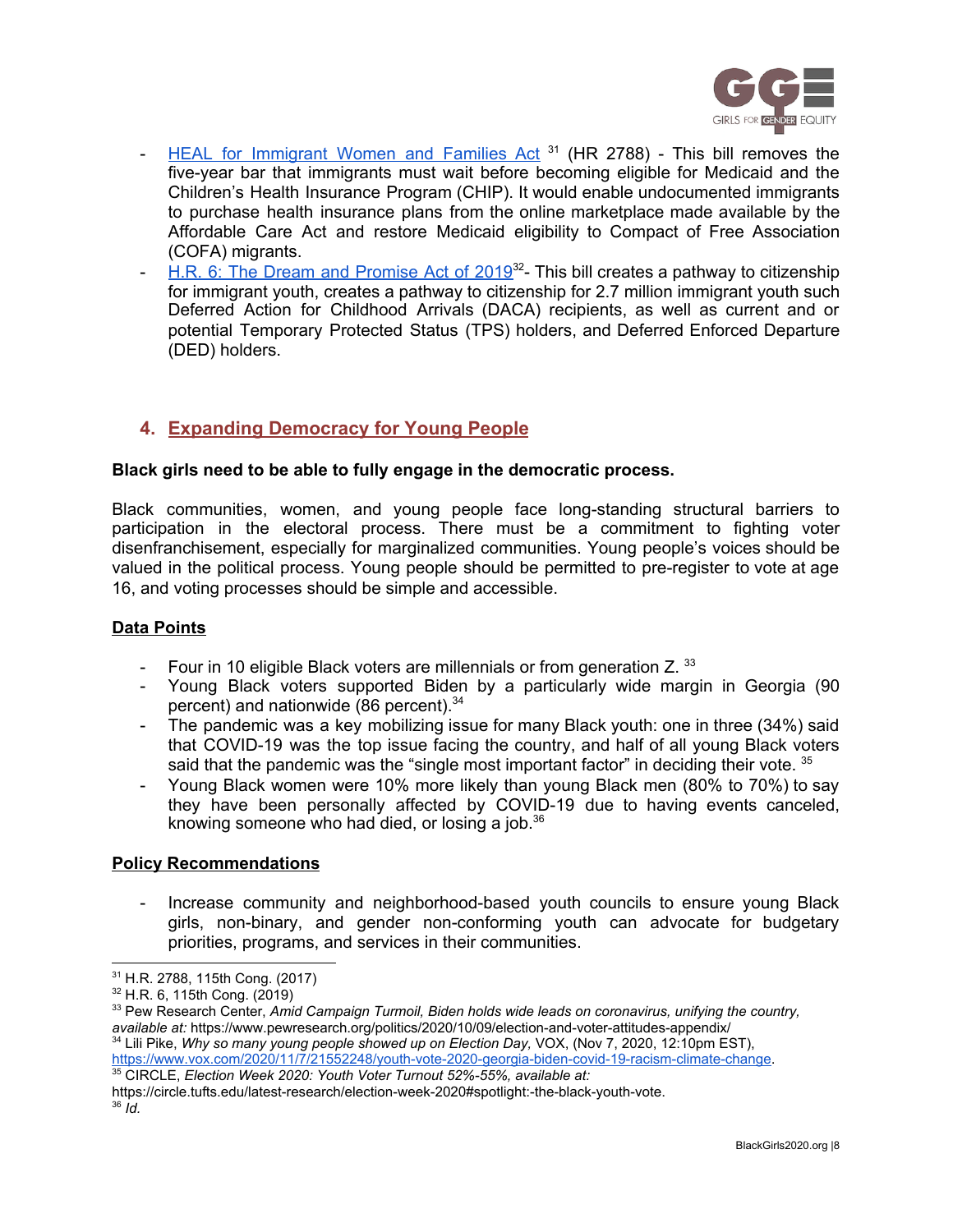

## **Relevant Legislation**

For the [People](https://www.congress.gov/amendment/116th-congress/house-amendment/76?q=%7B%22search%22%3A%5B%22Ayanna%22%5D%7D&s=2&r=12) Act of 2019<sup>37</sup> (H.Amdt.76 to H.R.1) - This bill lowers the mandatory minimum voting age to age 16 in federal elections.

[H.J.Res.23](https://www.congress.gov/bill/116th-congress/house-joint-resolution/23?q=%7B%22search%22%3A%5B%22Ayanna%22%5D%7D&s=2&r=40)<sup>38</sup> - This resolution proposes a constitutional amendment to lower the minimum age for the right to vote from 18 to 16.

## **5. Ending Gender-Based Violence & Building Culture of Consent**

#### **Invest in tools that end violence and offer supportive services for transgender, cisgender, and non-binary people in schools, communities, and public spaces.**

Black girls deserve to have lives that are unbridled by the fear of sexual or gender-based violence. Government must invest in the programs and organizations that provide healing, emotional support, housing, care, and advocacy for survivors of gender-based violence. Political leaders should value the safety, autonomy, and well-being of girls and women.

#### **Data Points**

- $-$  60 percent of Black girls have experienced sexual assault before the age of 18 $39$
- African American girls and women 12 years and older experienced higher rates of rape and sexual assault than white, Asian, and Latina girls and women from 2005-2010. 40
- Among students, 11% of Black girls in a national high school sample reported having been raped.<sup>41</sup>
- 82% of Black transgender and gender-expansive youth have been verbally insulted because of their identity, 41% of transgender and gender-expansive youth have been physically threatened because of their identity.<sup>42</sup>
- 62% of Black LGBTQ youth have experienced unwanted gestures, jokes, or comments, 27% of Black transgender and gender-expansive youth have been forced to do unwanted sexual acts. 43

 $37$  H.Amdt.76 to H.R.1, 116th Cong, (2019)

<sup>38</sup> H.J.Res.23, 116th Cong, (2019)

<sup>39</sup> The National Center on Violence Against Women in the Black Community, *Black Women and Sexual Assault, available at: https://ujimacommunity.org/wp-content/uploads/2018/12/Ujima-Womens-Violence-Stats-v7.4-1.pdf* 40 *Id.*

<sup>41</sup> *Id.*

<sup>42</sup> Human Rights Campaign, *2019 Black & African American LGBTQ Youth Report, available at*

https://hrc-prod-requests.s3-us-west-2.amazonaws.com/files/assets/resources/HRC\_2019\_Black\_and\_African\_Ameri can\_LGBTQ\_Youth\_Report-FINAL-web.pdf?mtime=20200713134037&focal=none. 43 *Id.*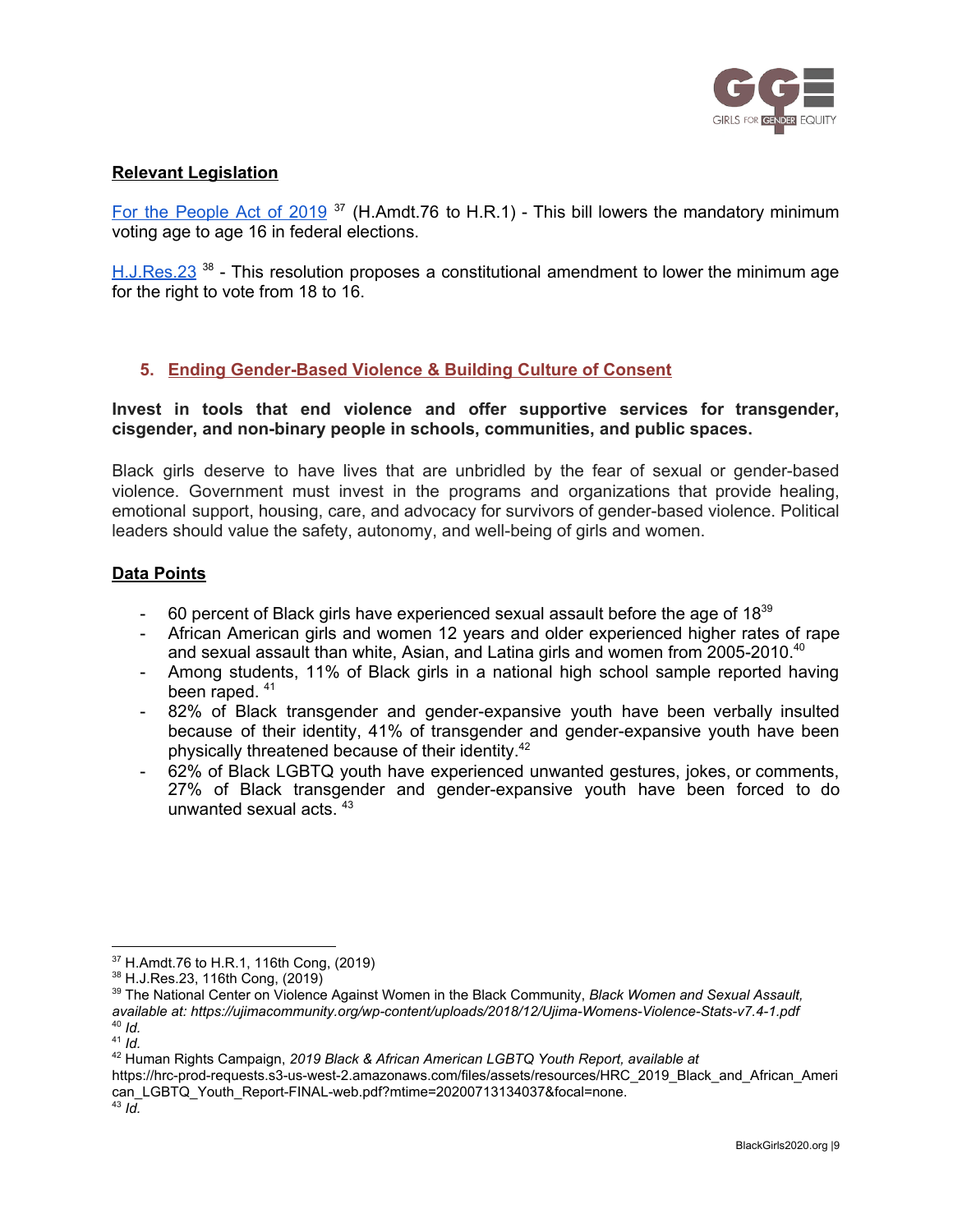

Overwhelmingly research shows that pre-college education on healthy relationships and consent reduces the likelihood of students perpetrating or experiencing sexual harassment<sup>44,45</sup>

#### **Policy Recommendations**

- Endorse and Implement the Survivor's Agenda<sup>46</sup> policy recommendations covering a range of issue areas including community safety and alternatives to the criminal legal system, culture and narrative shift, education, healing justice, health care, housing and transportation, and workplace safety and worker's rights
- Pass COVID-19 relief package that includes financial and housing relief for Black girls, non-binary, gender non-conforming youth experiencing homelessness or in abusive and unsafe households
- Invest in bystander training, community de-escalation training, community crisis teams, and community-wide education on consent and power to increase communities capacity to intervene in sexual violence
- Invest in comprehensive, age-appropriate, K-12 sexual health education which teaches about consent, healthy relationships, and inclusion for LGBTQ students
- Establish permanent housing options for homeless Black girls, non-binary, and gender non-conforming
- Create a survivor's fund to provide access to housing, transportation, mental health care, and other psychological, emotional, and physical needs

<sup>44</sup> John S. Santelli et al., "Does sex education before college protect students from sexual assault in college?," Columbia University Mailman School of Public Health, November 2018, page 2, available at:

<https://doi.org/10.1371/journal.pone.0205951>,<br><sup>45</sup> Catherine Brown & Abby Quirk, "Momentum Is Building to Modernize Sex Education," Center for American Progress, May 2019, available at:

https://cdn.americanprogress.org/content/uploads/2019/05/23052627/Modernize-Sex-Ed\_brief11.pdf. <sup>46</sup> The Survivor's Agenda, available at:

https://live-survivorsagendaorg.pantheonsite.io/wp-content/uploads/2020/09/2020-09-19\_SurvAgenda\_English-1.pdf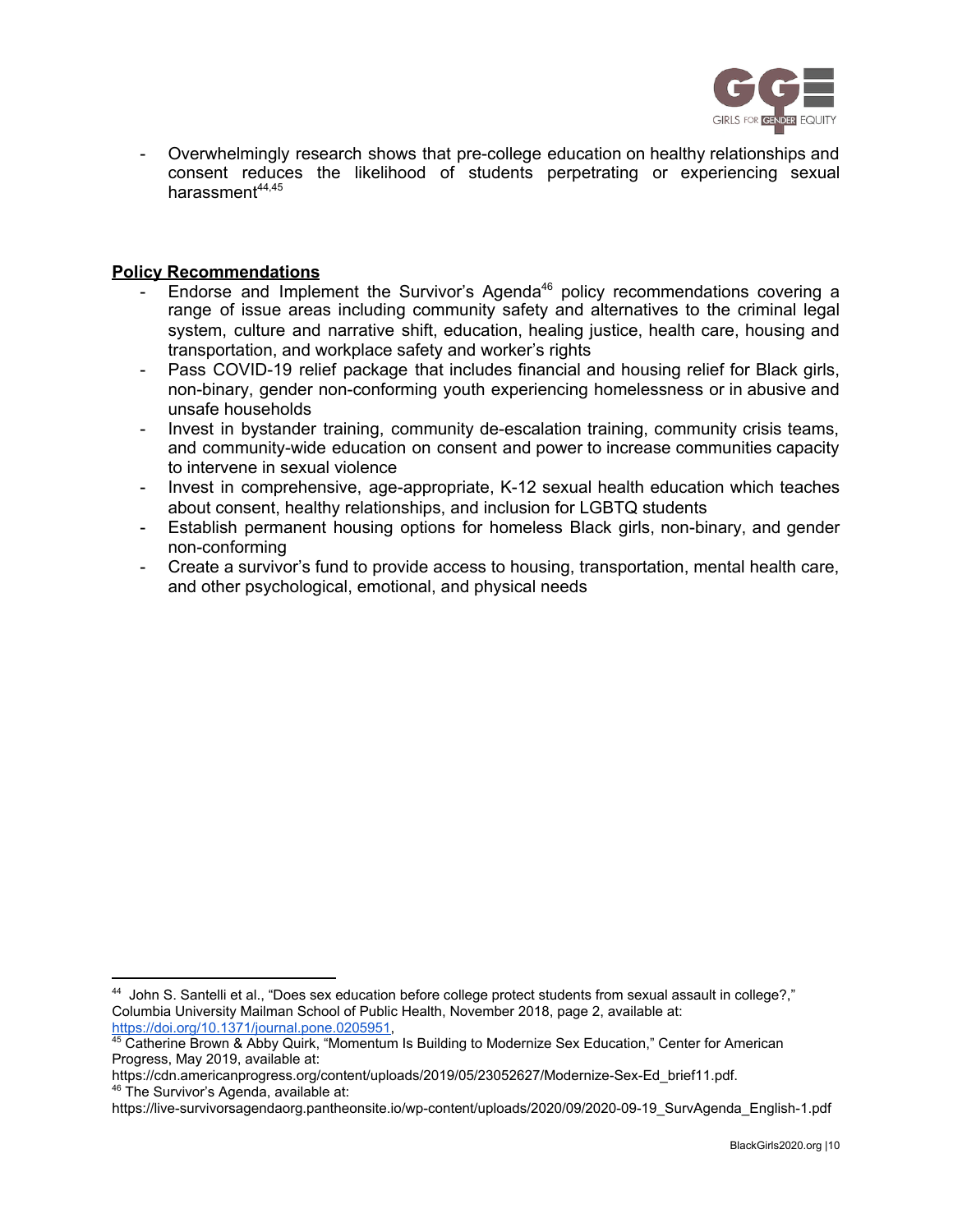

## **6. Passing a Black Girls Bill of Rights**

Based on the United States Bill of Rights, we've created the Black Girls Declaration of Freedom and Humanity. It declares the rights and privileges that Black girls and women deserve in order to thrive in our contemporary society. Created in partnership with Black girls across the country, we will present our bill to the Congressional Caucus on Black Women and Girls to advance issues and legislation important to the welfare of girls of African descent.

Every Black girl deserves:

- The right to education and information about African and Black history.
- The right to express our Blackness however we define it without judgment.
- The right to be safe and have our physical, emotional, and mental health honored, protected, and nurtured.
- The right to real sex education, contraception, tampons, and pads.
- The right to agency and control over our own bodies in every space.
- The right to justice and reparations in response to harm and sexual assault when police officers murder people of color.
- The right to play and have fun.
- The right to community, sisterhood, and support from other girls.
- The right to BE—exactly who we are, free from stereotypes and insecurity, our full, unique selves.

The adoption of the Black Girls Bill of Rights (Black Girls Declaration of Freedom and Humanity) supports a cultural and narrative shift that is essential to the safety, health, and prosperity of Black people in America. Black girls become Black women and Black women are the heart of the progressive electorate. Government must invest resources, policies, practices, strategies, and leadership that no longer ignores the issues faced by Black girls and young women.

"*Even in the face of the insurmountable odds Black girls and young women face in America, we are making tremendous strides and contributions in this country. Imagine what 2030 can look like if we invest \$1 billion in Black girls and young women over the next 10 years*." <sup>47</sup> Uplift this call to action from the Black Girl Freedom Fund.

<sup>47</sup> Black Girl Freedom Fund - https://1billion4blackgirls.org